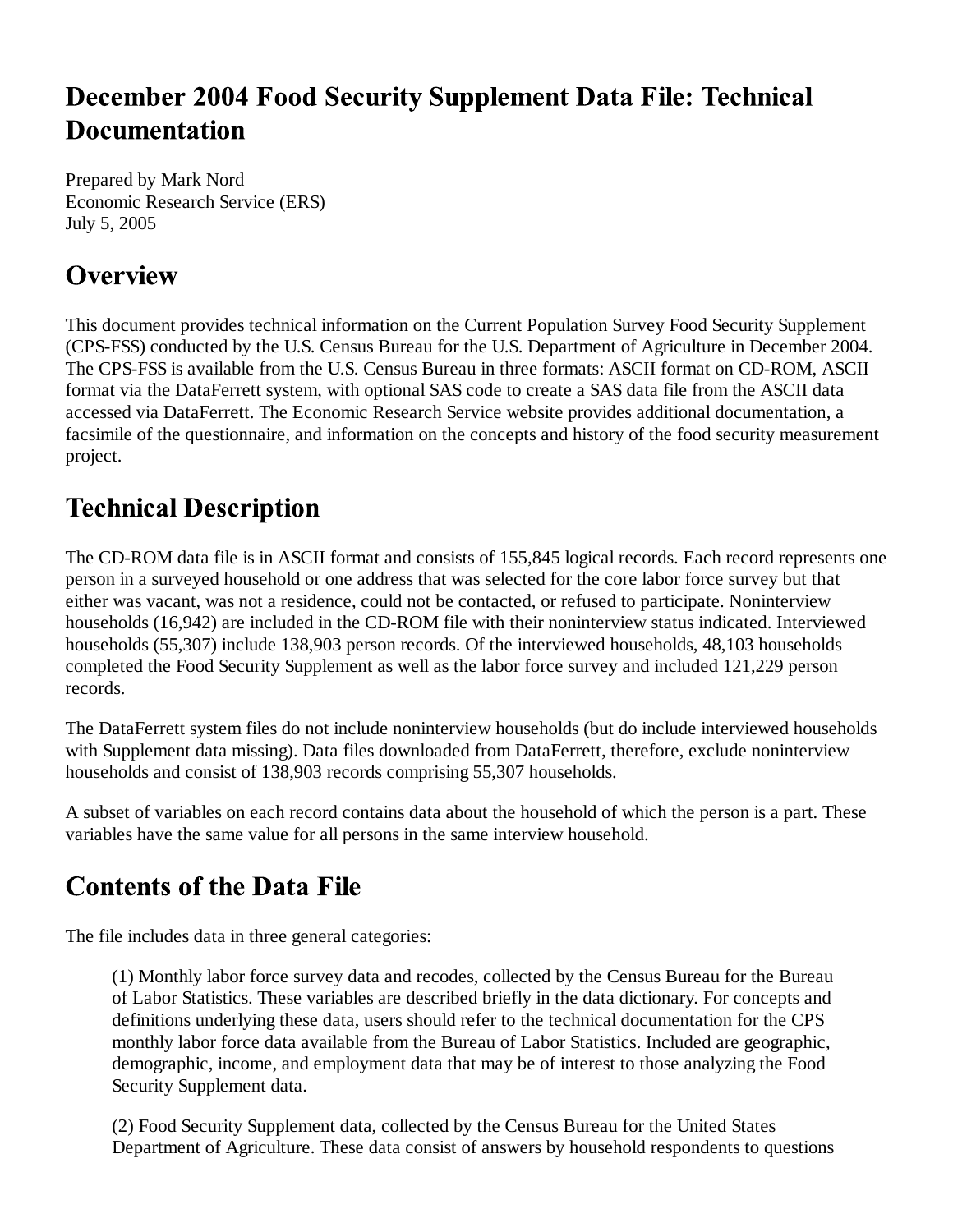about household food expenditures, use of food assistance programs, and experiences and behaviors related to food security, food insecurity, and hunger. All of the Food Security Supplement data are household-level data except for the Supplement person weight.

(3) Food security and hunger scale and status indicators calculated from the Food Security Supplement data by the Economic Research Service of the U. S. Department of Agriculture. These indicate the screening status of the household, as well as continuous and categorical measures of food security status. They are all household-level variables.

## **Contents of the Food Security Supplement Questionnaire**

A facsimile of the Food Security Supplement questionnaire is available on the ERS Web site and on the public-use data file CD-ROM available from the Census Bureau. Variable names in the data dictionary generally consist of the prefix HE (household variable, edited) followed by the question number from the questionnaire. The major sections are as follows:

(1) Food Spending (HES1A-HES8)

(2) Minimum Food Spending Needed (HES8B-HES8D)

(3) Food Assistance Program Participation (HES9-HESP9)

(4) Food Sufficiency and Food Security (HESS1-HESSHM5). This section includes the 18 food security and hunger questions that are used to calculate the Household Food Security Scale.

(5) Ways of Avoiding or Ameliorating Food Deprivation - Coping Strategies (HESC1-HESCM4)

Food security status variables HRFS12CS-HRFS30M3 (household variables, recoded) calculated from the food security supplement data are described below.

#### **Changes from Previous Years' Food Security Supplements**

The December 2004 food security questionnaire and food security variables in the data file are unchanged from the December 2002 and December 2003 Food Security Supplement. Changes initiated in 2002 and continued in 2004 include the following:

- Collected information on which specific months food stamps were received (SP2).
- Continued split ballot test (in HRMIS 8) of 30-day follow-up questions SSM2, SSM3, SSM4, SSM5, SSM6, and SHM1 if response to base question was "often" or "sometimes."
- Continued to ask SSHF3, "How often did this happen?" if response to SSH3 was "yes."

Two recent changes in the core (monthly labor force) CPS data affect variables that may be used in food security analyses. Beginning in 2003, and continuing in 2004, the variable indicating the race of individuals in the core CPS demographic data now includes multiple-race categories, and the name of the variable is PTDTRACE. Beginning in 2004, metropolitan statistical area residence is reported based on the 2003 OMB delineations. The changes reflect not only population and commuting data from the 2000 census, but also new standards for metropolitan area classification. Statistics by metropolitan area residence status based on these data are not precisely comparable with those for 2003 and previous years. Further information on the new metropolitan statistical area standards is available on the Census website.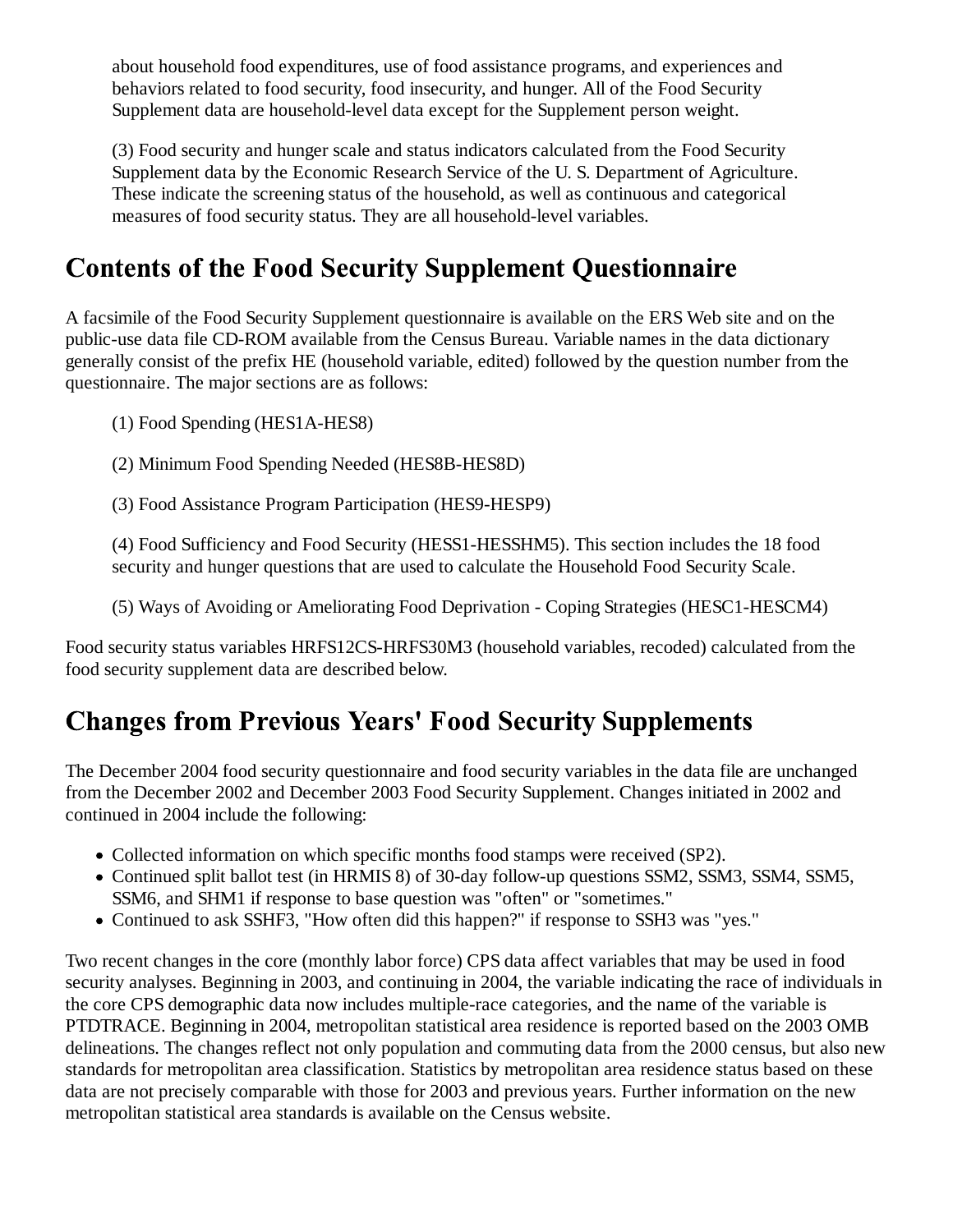# **Screening of the Food Security Supplement**

The Food Security Supplement includes several screens to reduce respondent burden and to avoid embarrassing respondents by asking them questions that are inappropriate given other information they have provided in the survey. The screener variables use information from the monthly labor force core data as well as from the Food Security Supplement. Households with incomes above 185 percent of the poverty threshold (HRPOOR=2, estimated from HUFAMINC and HRNUMHOU) that responded "no" to HES9 were not asked the questions on participation in food assistance programs. Households with income above 185 percent of poverty that registered no indication of food stress on HES9 or HESS1 were not asked the rest of the questions in the "Food Sufficiency and Food Security" section or those in the "Ways of Avoiding or Ameliorating Food Deprivation" section. There are also two "internal" screeners in the main food security section (the questions that are used to calculate the Household Food Security Scale). This series of questions is divided into three blocks. After each of the first two blocks, households that registered no indication of food stress in the preceding block are skipped over the rest of the "Food Sufficiency and Food Security" section.

The screening rules that determine whether a household was asked the questions in the food security scale varied somewhat during the first four years of fielding the Food Security Supplement (1995-98). These different screening procedures biased estimated prevalences of food insecurity and hunger differently in each year. Adjustments must be made for these differences to compare prevalences of food security and hunger across years. This topic is discussed further below under the heading "Food Security Scales and Screener Variables."

Screeners also were applied based on whether the household included any children, so that households without children were not asked questions that refer specifically to children. For this purpose, persons 17 or younger are classified as children except those who are household reference persons or spouses of household reference persons (PERRP=1, 2, or 3).

## **Food Security Scales and Screener Variables**

The main purpose of the Food Security Supplement is to provide information about food security, food insecurity, and hunger in the nation's households. Several variables are provided in the data file that identify the food security status of each household during the 12 months or 30 days prior to the survey. All of these variables are based on responses to a set or subset of 18 questions in the Supplement that are indicators of food insecurity and hunger or to follow-up questions that ask about occurrence of these conditions during the 30 days prior to the survey. The variables are as follows:

#### *Household Food Security Scale, 12-Month Reference Period*

- HRFS12M1 is a categorical variable based on the scale score (HRFS12M4) that classifies households in three categories: food secure, food insecure without hunger, and food insecure with hunger.
- HRFS12M2 is the same as HRFS12M1 except that the food-insecure-with-hunger category is subdivided to level 1 and level 2 hunger. The level 2 hunger category corresponds operationally with the "Severe Hunger" category described in *Household Food Security in the United States in 1995: Summary Report of the Food Security Measurement Project* and with the "Food Insecure with Hunger (Severe)" category described in *Guide to Measuring Household Food Security—2000*, both published by the Food and Nutrition Service.
- HRFS12M3 is the raw score—a count of the number of questions in the 12-month Household Food Security Scale affirmed by the household respondent
- HRFS12M4 is the scale score, a continuous score based on fitting the data to a single-parameter Rasch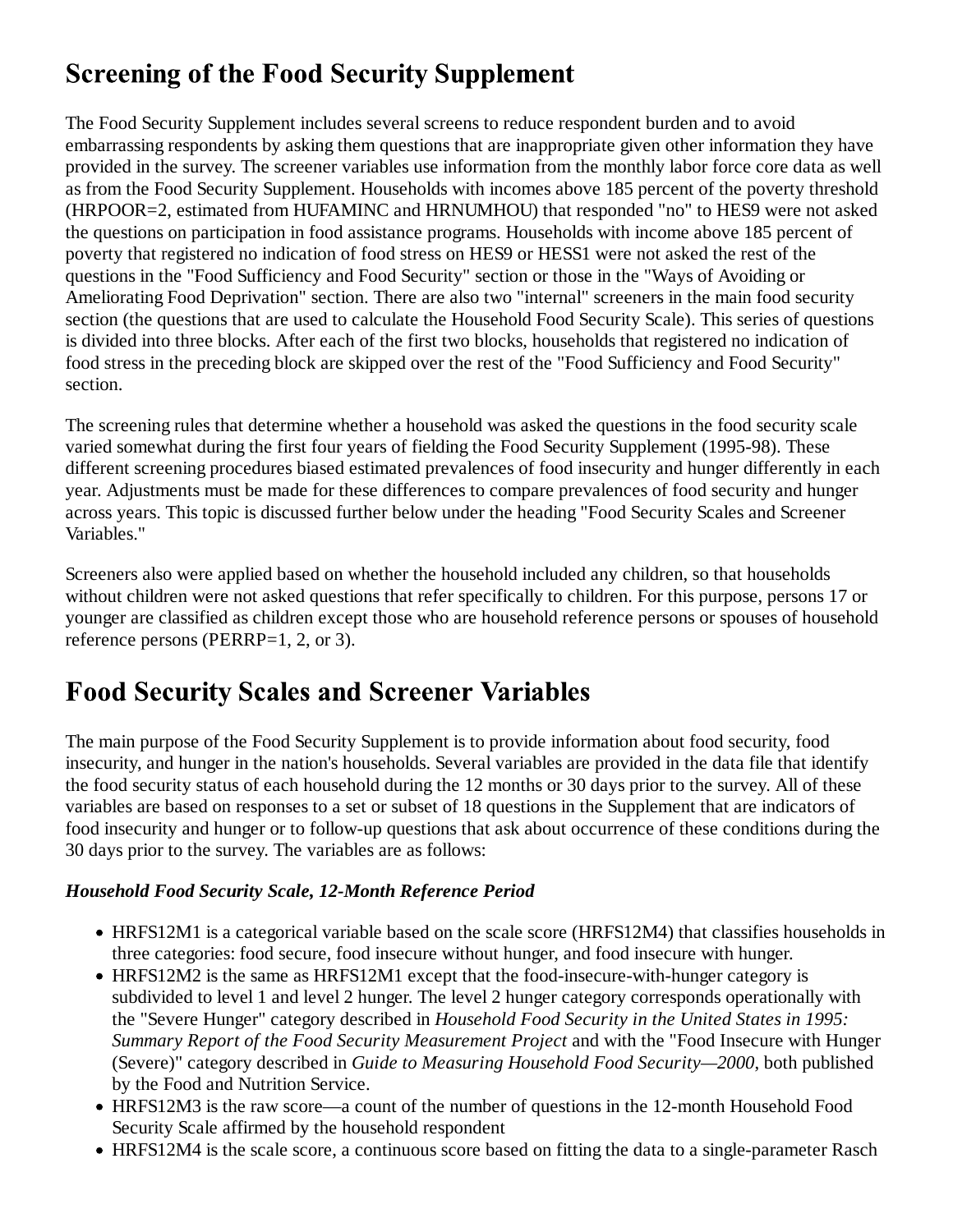model using item calibrations calculated from the 1998 data. Computed values range from about 1 to 14. Scale scores for households that affirmed no items cannot be calculated within the Rasch model. These households are food secure, but the degree of their food security is not known and may vary widely from household to household. They are assigned scale scores of -6 to remind users that they require special handling in analyses that assume linearity of the scale scores.

*Children's Food Security Scale, 12-Month Reference Period.* A second set of food security status variables indicating the level of food stress among children in the household is calculated from responses to the 8 questions in the scale that ask specifically about conditions among the children.

- HRFS12M5 (two-category children's hunger status indicator).
- HRFS12M6 (raw score)
- HRFS12M7 (Rasch-based scale score)

*Household Food Security Scale, 30-Day Reference Period.* The 30-Day Household Food Security Scale is similar to the corresponding 12-month scale except that it reflects conditions during the 30 days prior to the survey rather than those occurring at any time during the year. However, the 30-day scale does not measure food insecurity in the lower ranges of severity measured by the 12-month scale. Thus, a substantial proportion of households that were food insecure without hunger during the 30 days prior to the survey are not identified as food insecure by the 30-day scale.

- HRFS30M1 (three-category 30-day food security status indicator)
- HRFS30M2 (raw score)
- HRFS30M3 (Rasch-based scale score)

*Household Food Security Scale, 12-Month Reference Period, Adjusted for Comparability across All Years.* The food security variables described above are based on responses to the food security indicator questions as they were administered in the December 2003 survey. They are directly comparable to the corresponding variables in CPS-FSS conducted in August 1998 and later. A second set of food security scale and status variables for the 12-Month Household Food Security Scale are provided to facilitate comparisons to years prior to 1998. These "common screen" variables are adjusted for interyear differences in survey screening procedures and are comparable to corresponding variables in all earlier years' CPS-FSS data files. Prevalence estimates based on these common-screen variables are comparable across all survey years.

- HRFS12C1 (three-category food security status indicator)
- HRFS12C2 (four-category food security status indicator)
- HRFS12C3 (raw score)
- HRFS12C4 (Rasch-based scale score)

Common-screen adjusted variables are not provided for the children's food security variables or for the 30-day household food security variables. Adjustment of the Children's Food Security Scale variables for screening differences is not necessary. The effects of the different screening procedures on the measured prevalence of hunger among children are negligible and the effects on the measured prevalence of food insecurity at lower levels of severity among children are small. Effects of screening differences across years on 30-day prevalence rates have not been studied, but are expected to be small or negligible at the hunger threshold and modest at the lowest measured level of food insecurity. Users can adjust either of these variables for screening differences using the screen variables described below.

Two screener status variables are provided. HRFS12MS refers to screening status under the screen that was applied when the survey was administered (the "maximum-sample screen.") The variable indicates whether the household was screened out at the initial screen (before the first of the 18 scale questions), or was screened out after the first or second blocks of questions, or was not screened out and was asked all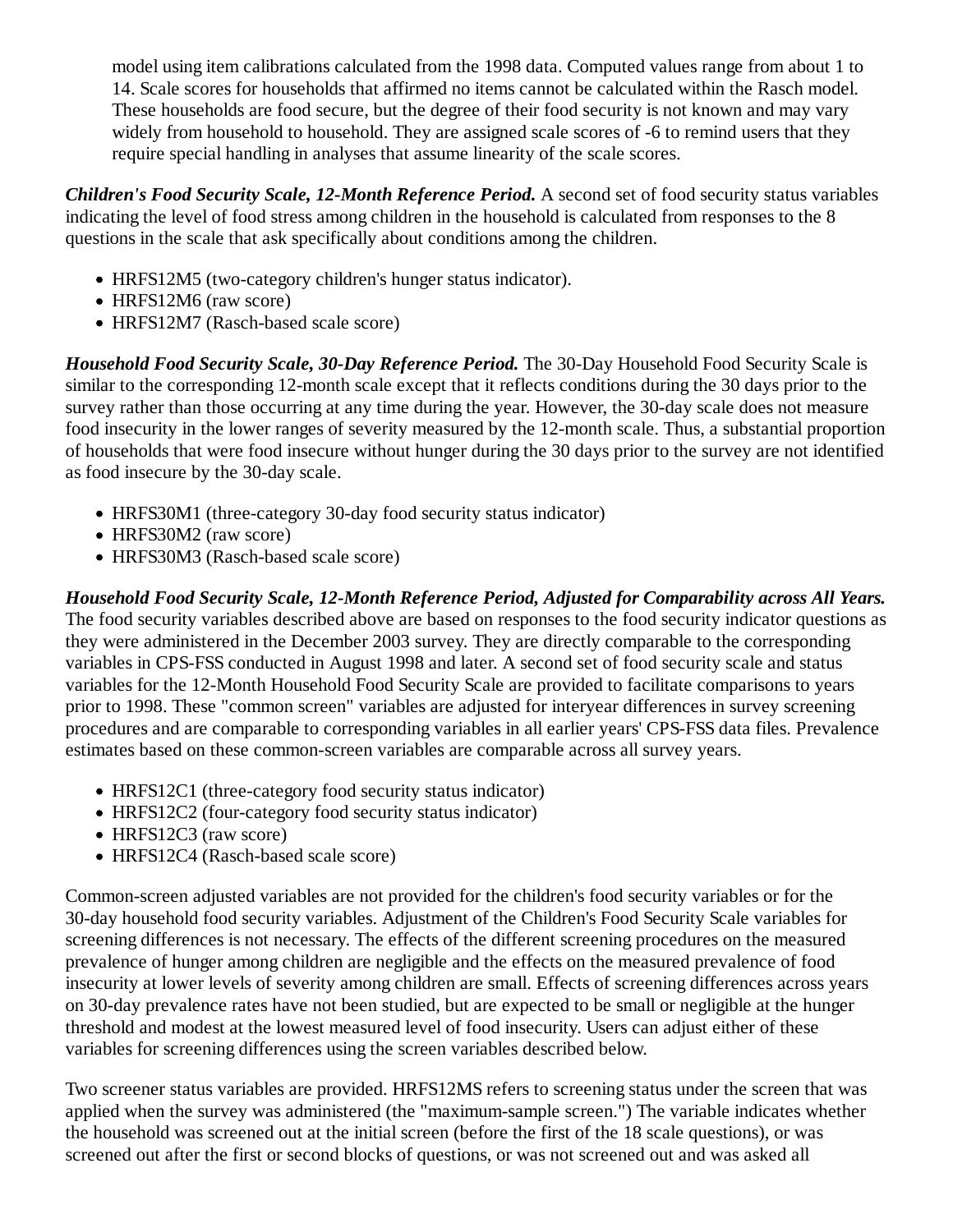questions. Households that were screened out at the initial screen without giving a valid response to either screening question, or who were screened out after the first or second block without having given a valid response to any of the questions in the scale are coded as "Missing" (-5) on HRFS12MS. The corresponding food security scale and status variables for these households (HRFS12M1 through HRFS12M7 and HRFS30M1 through M3) are coded as "No Response" (-9).

HRFS12CS refers to screening status under the 1995-2002 common screen. Categories are the same as for the maximum-sample screen variable, and households that would have been screened out with no valid responses to any of the indicator questions under the common screen are coded as "Missing" (-5). Common-screen food security scale and status variables (HRFS12C1 through HRFS12C4) for these households are coded as "No Response" (-9).

# **Constructing Household Characteristics from Person Records**

To compute some household characteristics such as household size, presence of children, or presence of elderly members, it is necessary to identify the records of all persons in the same household. Households are uniquely and completely identified by three variables in combination: State of residence (GESTCEN), and two household identifiers (HRHHID and HRHHID2). Sort records within households by PERRP if the household reference person record must be the first record in the household. To match to other months' CPS files, add the HRMIS variable to the household identification, adjusting one of the files for the difference in survey month. To match to the 2003 Food Security Supplement, HRSERSUF must be extracted from HRHHID2 (characters 3 and 4) and recoded to a character variable of length 1 as follows:  $00=$ missing,  $01=A$ , 02=B etc. The only values of HRSERSUF that occur in the file are A-Z.

## **Weights—Estimating Population Distributions of Person and Household Characteristics**

The CPS is a complex probability sample, and interviewed households as well as persons in those households are assigned weights so that the full interviewed sample represents the total national noninstitutionalized population. Initial weights are assigned based on probability of selection into the sample, and weights are then adjusted iteratively to match population controls for selected demographic characteristics at State and national levels. There are two sets of household and person weights in this data file: (1) labor force survey weights, (2) Food Security Supplement weights.

The labor force survey weights, HWHHWGT for households and PWSSWGT for persons, are positive for persons in all interviewed households (except that person weights for persons in the armed forces are zero or missing). These weights would be appropriate for analyzing whether households or persons who completed the Supplement differed from those who declined to complete the Supplement.

About 15 percent of eligible households completed the core labor force survey but declined to complete the Food Security Supplement. The Supplement weights, HHSUPWGT for households and PWSUPWGT for persons, are adjusted for Supplement nonresponse so that the Supplement respondents represent the national noninstitutionalized population. These weights are appropriate for estimating household distributions of variables in the Food Security Supplement, including food security status.

Household weights are attached to all person records in the household. To estimate household frequency distributions, the sample must be limited to one record for each household. This is usually accomplished by limiting the sample to records of household reference persons (PERRP=1 or 2). Noninterview or nonsupplement households must be excluded from these analyses based on HRINTSTA or HRSUPINT.